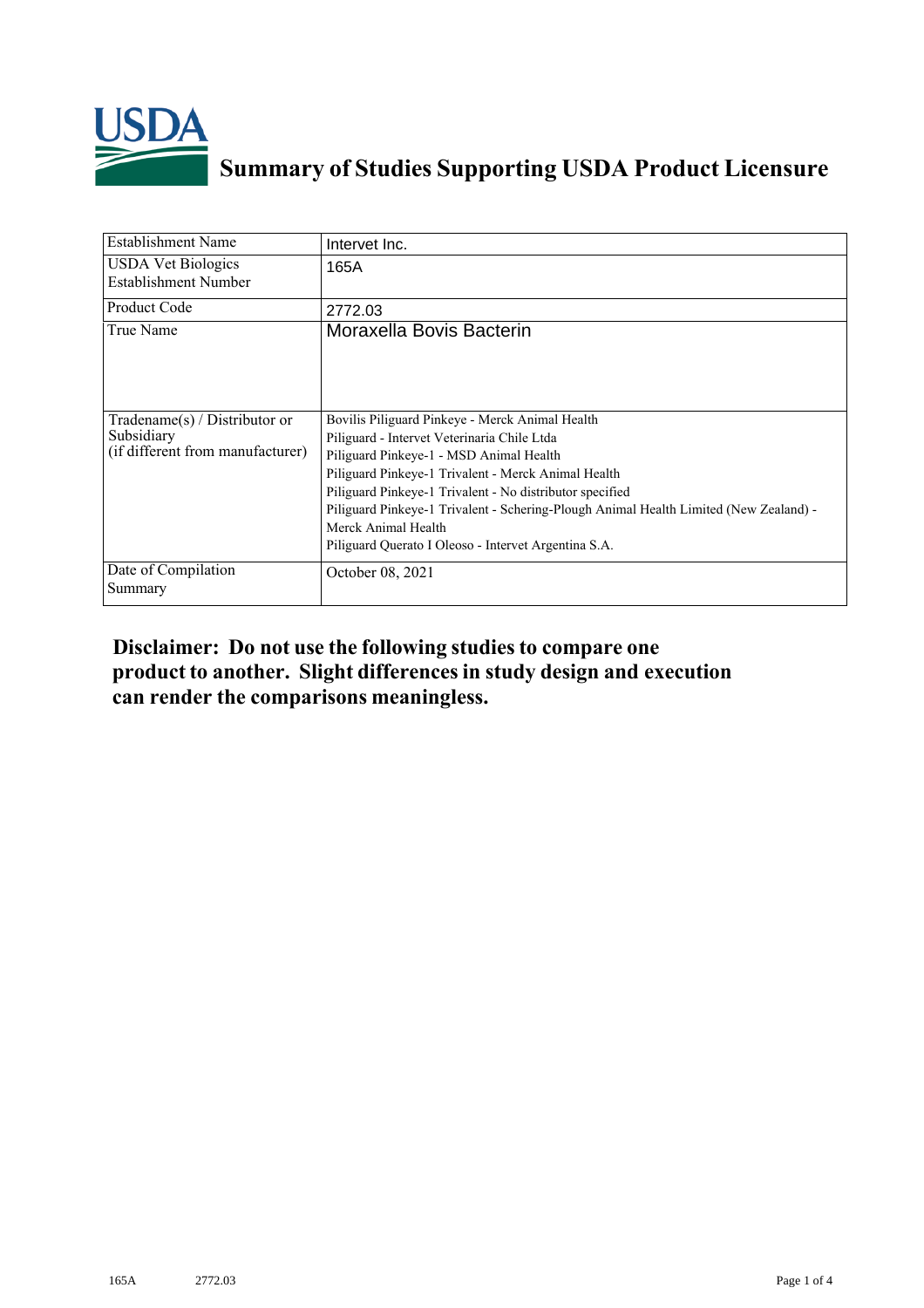| <b>Study Type</b>              | Efficacy                                                                                                                                                                                                                                                                                                                     |
|--------------------------------|------------------------------------------------------------------------------------------------------------------------------------------------------------------------------------------------------------------------------------------------------------------------------------------------------------------------------|
| <b>Pertaining to</b>           | Moraxella bovis                                                                                                                                                                                                                                                                                                              |
| <b>Study Purpose</b>           | To demonstrate effectiveness against Moraxella bovis                                                                                                                                                                                                                                                                         |
| <b>Product Administration</b>  | Subcutaneous                                                                                                                                                                                                                                                                                                                 |
| <b>Study Animals</b>           | Bovine                                                                                                                                                                                                                                                                                                                       |
| <b>Challenge Description</b>   |                                                                                                                                                                                                                                                                                                                              |
| <b>Interval observed after</b> |                                                                                                                                                                                                                                                                                                                              |
| challenge                      |                                                                                                                                                                                                                                                                                                                              |
| <b>Results</b>                 | Study data were evaluated by USDA-APHIS prior to product<br>licensure and met regulatory standards for acceptance at the time<br>for submission. No data are published because this study was<br>submitted to USDA-APHIS prior to January 1, 2007, and APHIS<br>only requires publication of data submitted after that date. |
| <b>USDA Approval Date</b>      | December 17, 1990                                                                                                                                                                                                                                                                                                            |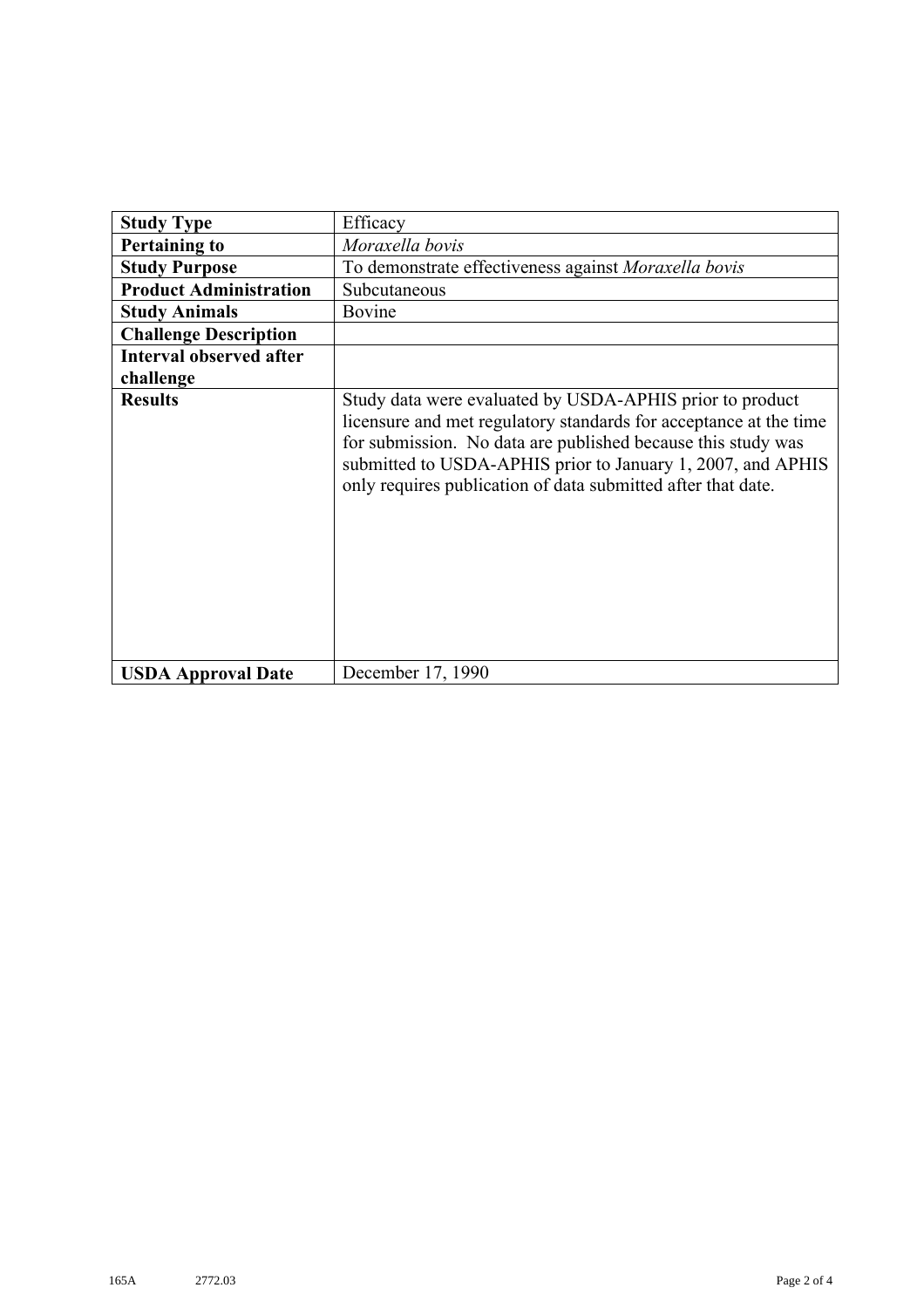| <b>Study Type</b>              | Efficacy                                                                                                                                                                                                                                                                                                                     |
|--------------------------------|------------------------------------------------------------------------------------------------------------------------------------------------------------------------------------------------------------------------------------------------------------------------------------------------------------------------------|
| <b>Pertaining to</b>           | Moraxella bovis                                                                                                                                                                                                                                                                                                              |
| <b>Study Purpose</b>           | To demonstrate effectiveness against infection caused by                                                                                                                                                                                                                                                                     |
|                                | Moraxella bovis                                                                                                                                                                                                                                                                                                              |
| <b>Product Administration</b>  | Intramuscular                                                                                                                                                                                                                                                                                                                |
| <b>Study Animals</b>           | Bovine                                                                                                                                                                                                                                                                                                                       |
| <b>Challenge Description</b>   |                                                                                                                                                                                                                                                                                                                              |
| <b>Interval observed after</b> |                                                                                                                                                                                                                                                                                                                              |
| challenge                      |                                                                                                                                                                                                                                                                                                                              |
| <b>Results</b>                 | Study data were evaluated by USDA-APHIS prior to product<br>licensure and met regulatory standards for acceptance at the time<br>for submission. No data are published because this study was<br>submitted to USDA-APHIS prior to January 1, 2007, and APHIS<br>only requires publication of data submitted after that date. |
| <b>USDA Approval Date</b>      | April 25, 1990                                                                                                                                                                                                                                                                                                               |